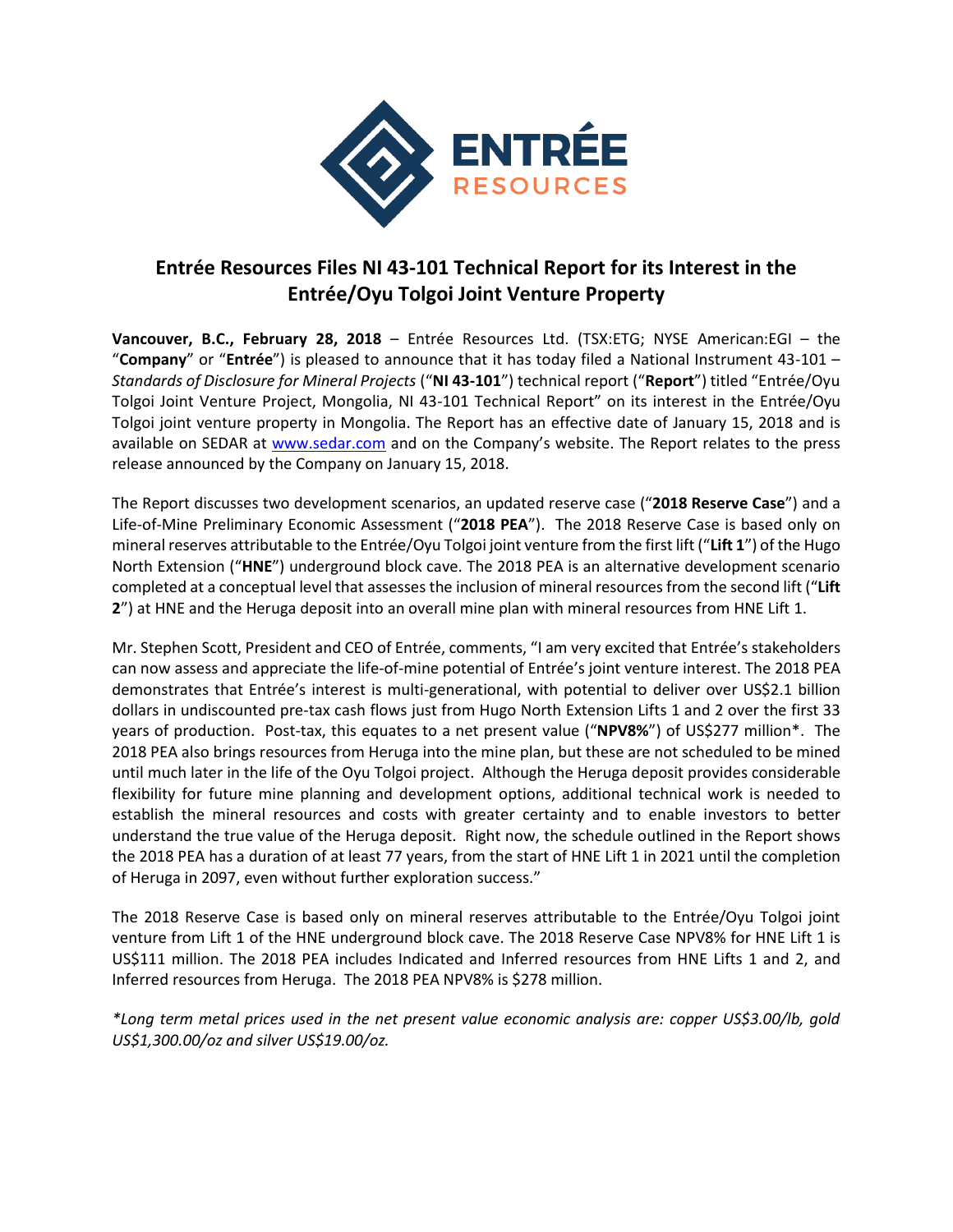The economic analysis in the 2018 PEA does not have as high a level of certainty as the 2018 Reserve Case. The 2018 PEA is preliminary in nature and includes Inferred mineral resources that are considered too speculative geologically to have the economic considerations applied to them that would enable them to be categorized as mineral reserves, and there is no certainty that the 2018 PEA will be realized. Mineral resources are not mineral reserves and do not have demonstrated economic viability.

The Report was completed independently by Amec Foster Wheeler Americas Limited.

## **QUALIFIED PERSON**

Robert Cinits, P.Geo., Entrée's Vice President, Corporate Development, a Qualified Person as defined by NI 43-101, has approved the technical information in this release.

## **ABOUT ENTRÉE RESOURCES LTD.**

Entrée Resources Ltd. is a well-funded Canadian mining company with a unique carried joint venture interest on a significant portion of one of the world's largest copper-gold projects – the Oyu Tolgoi project in Mongolia. Entrée has a 20% carried participating interest in the Entrée/Oyu Tolgoi joint venture, with a 30% interest in all mineralization identified above 560 metres elevation on the Entrée/Oyu Tolgoi joint venture property. Sandstorm Gold Ltd., Rio Tinto and Turquoise Hill Resources Ltd. are major shareholders of Entrée, holding approximately 14%, 10% and 8% of the shares of the Company, respectively. More information about Entrée can be found at [www.EntreeResourcesLtd.com.](http://www.entreeresourcesltd.com/)

## **FURTHER INFORMATION**

David Jan Investor Relations Entrée Resources Ltd. Tel: 604-687-4777 | Toll Free: 1-866-368-7330 E-mail: [djan@EntreeResourcesLtd.com](mailto:djan@EntreeResourcesLtd.com)

*This News Release contains forward-looking statements within the meaning of the United States Private Securities Litigation Reform Act of 1995 and forward-looking information within the meaning of applicable Canadian securities laws with respect to corporate strategies and plans; the value and potential value of assets and the ability of Entrée to maximize returns to shareholders; potential types of mining operations; construction and continued development of the Oyu Tolgoi underground mine; the expected timing of first development production from Lift 1 of the Entrée/Oyu Tolgoi joint venture property; anticipated future production and mine life; the future prices of copper, gold, molybdenum and silver; the estimation of mineral reserves and resources; the realization of mineral reserve and resource estimates; anticipated future production, capital and operating costs, cash flows and mine life; anticipated business activities; and future financial performance.*

*In certain cases, forward-looking statements and information can be identified by the use of words such as "plans", "expects" or "does not expect", "is expected", "budgeted", "scheduled", "estimates", "forecasts", "intends", "anticipates", or "does not anticipate" or "believes" or variations of such words and phrases or statements that certain actions, events or results "may", "could", "would", "might", "will be taken", "occur" or "be achieved". While the Company has based these forward-looking statements on its expectations about future events as at the date that such statements were prepared, the statements are not a guarantee of Entrée's future performance and are based on numerous assumptions regarding present and future business strategies, local and global economic conditions, legal proceedings and negotiations and the environment in which Entrée will operate in the future, including the price of copper, gold, silver and molybdenum, and the status of Entrée's relationship and interaction with the Government of Mongolia, Oyu Tolgoi LLC ("OTLLC"), Rio Tinto and Turquoise Hill Resources. With respect to the construction and continued development of the Oyu Tolgoi underground mine, important risks, uncertainties and factors which could cause actual results to differ materially from future results expressed or implied by such forward-looking statements and information include, amongst others, the timing and cost of the construction and expansion of mining and processing facilities; the timing and availability of a long term power source for the Oyu Tolgoi underground mine; the ability of OTLLC to draw down on the supplemental debt under the Oyu Tolgoi project finance facility and the availability of additional financing on terms reasonably acceptable to OTLLC, Turquoise Hill Resources and Rio Tinto to further develop Oyu Tolgoi; delays, and the costs which would result from delays, in the development of the underground mine; projected copper, gold, silver and molybdenum prices and demand; and production estimates and the anticipated yearly production of copper, gold, silver and molybdenum at the Oyu Tolgoi underground mine. The 2018 PEA is based on a conceptual mine plan that includes Inferred resources. Numerous assumptions were made in the preparation of the 2018 PEA, including with respect to mineability, capital and operating costs, production schedules, the timing of construction and expansion of mining and processing facilities, and recoveries, that may change materially once production commences at HNE Lift 1 and additional development and capital decisions are required. Any changes to the assumptions underlying the 2018 PEA could cause actual results to*